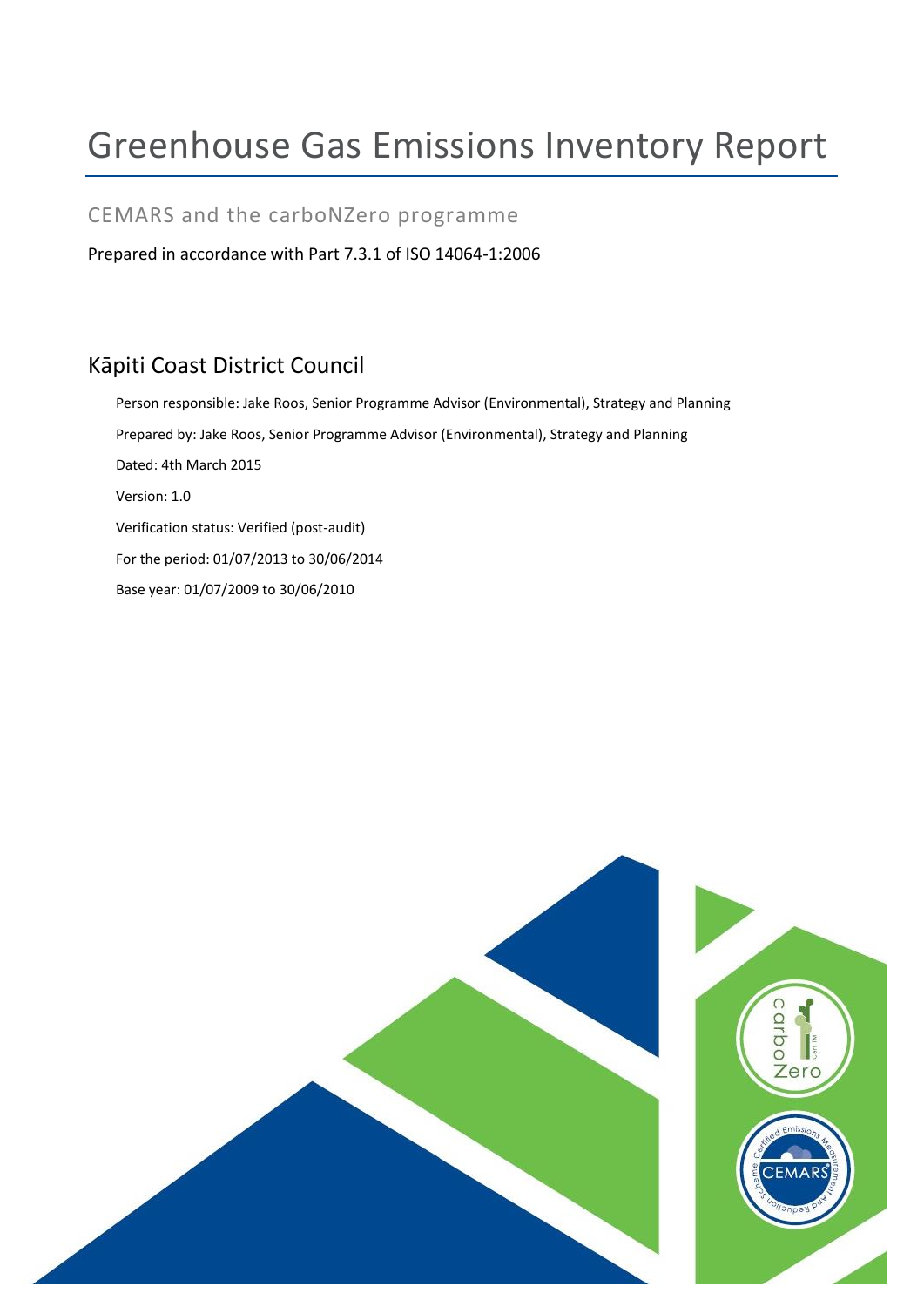

# <span id="page-1-0"></span>Disclaimer

The template has been provided by Enviro-Mark Solutions Limited. While every effort has been made to ensure the template is consistent with the requirements of ISO 14064-1:2006, Enviro-Mark Solutions Limited does not accept any responsibility whether in contract, tort, equity or otherwise for any action taken, or reliance placed on it, or for any error or omission from this report. The template should not be altered (i.e. the black text); doing so may invalidate the organisation's claim that its inventory is compliant with the ISO 14064-1:2006 standard.

This work shall not be used for the purpose of obtaining emissions units, allowances, or carbon credits from two or more different sources in relation to the same emissions reductions, or for the purpose of offering for sale carbon credits which have been previously sold.

The consolidation approach chosen for the greenhouse gas inventory should not be used to make decisions related to the application of employment or taxation law.

This report shall not be used to make public greenhouse gas assertions without independent verification and issue of an assurance statement by the Enviro-Mark Solutions Limited.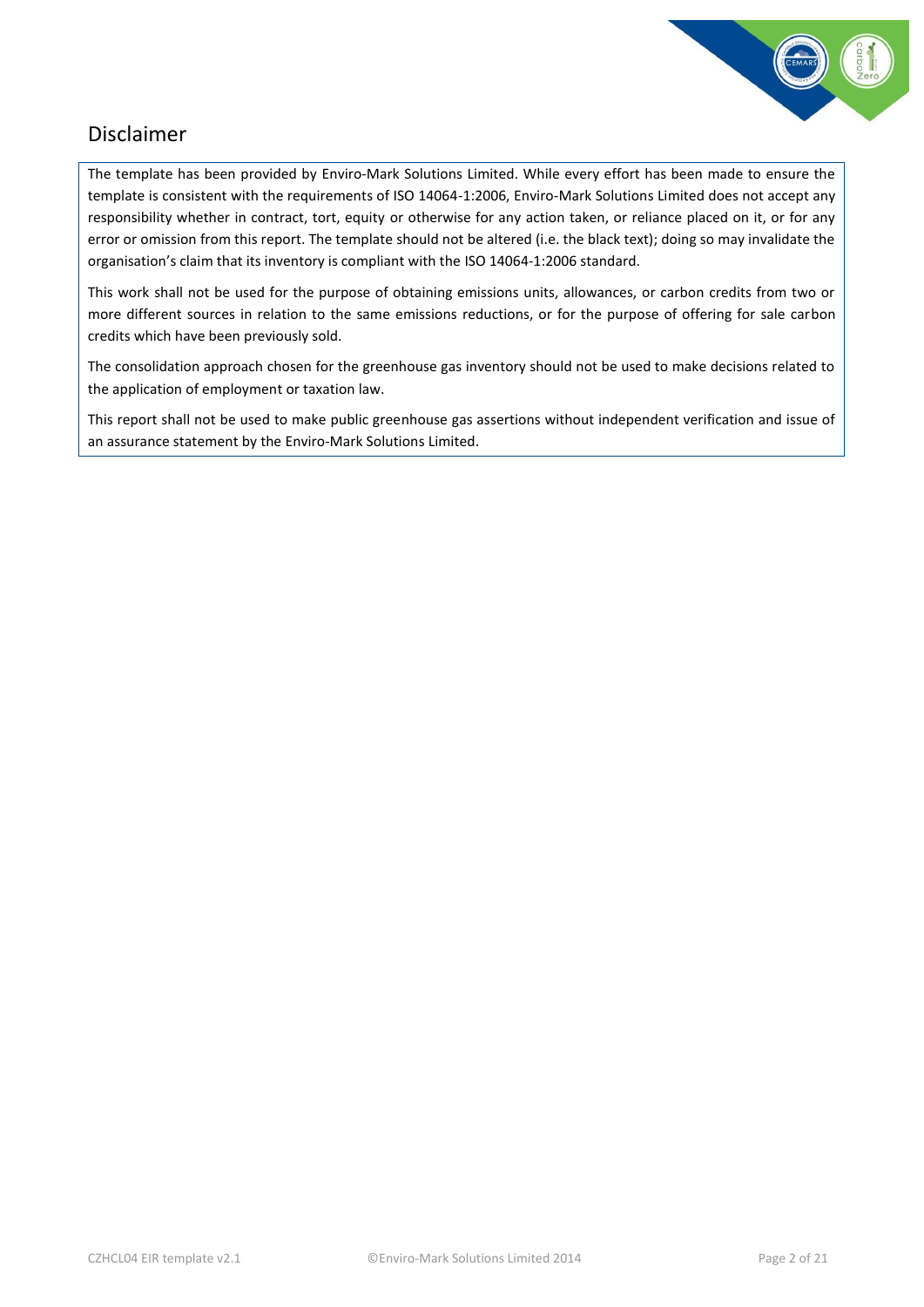

# <span id="page-2-0"></span>Contents

| $\mathbf{1}$ |     |  |
|--------------|-----|--|
| 2            |     |  |
| 3            |     |  |
| 4            |     |  |
| 5            |     |  |
| 6            |     |  |
|              |     |  |
|              | 6.2 |  |
|              | 6.3 |  |
|              |     |  |
| 7            |     |  |
| 8            |     |  |
| 9            |     |  |
| 10           |     |  |
| 11           |     |  |
|              |     |  |
|              |     |  |
| 12           |     |  |
| 13           |     |  |
| 14           |     |  |
|              |     |  |
|              |     |  |
|              |     |  |
|              |     |  |
|              |     |  |
|              |     |  |
|              |     |  |
|              |     |  |
|              |     |  |
|              |     |  |
|              |     |  |
|              |     |  |
|              |     |  |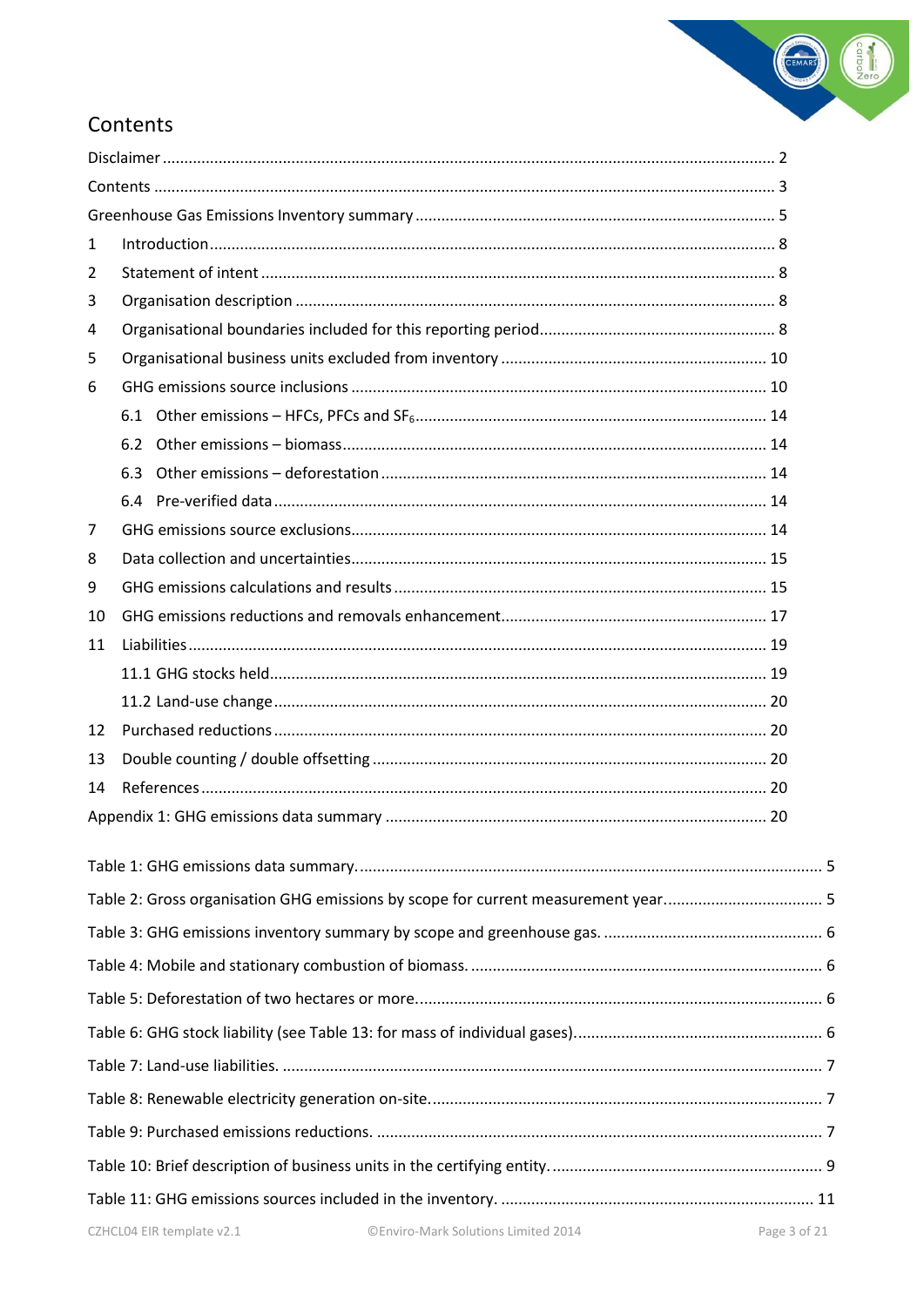CEMARS

| Figure 5: Comparison of GHG operational emissions by scope between the reporting periods 18              |  |
|----------------------------------------------------------------------------------------------------------|--|
| Figure 6: Comparison of GHG operational emissions by emissions sources between the reporting periods. 18 |  |
|                                                                                                          |  |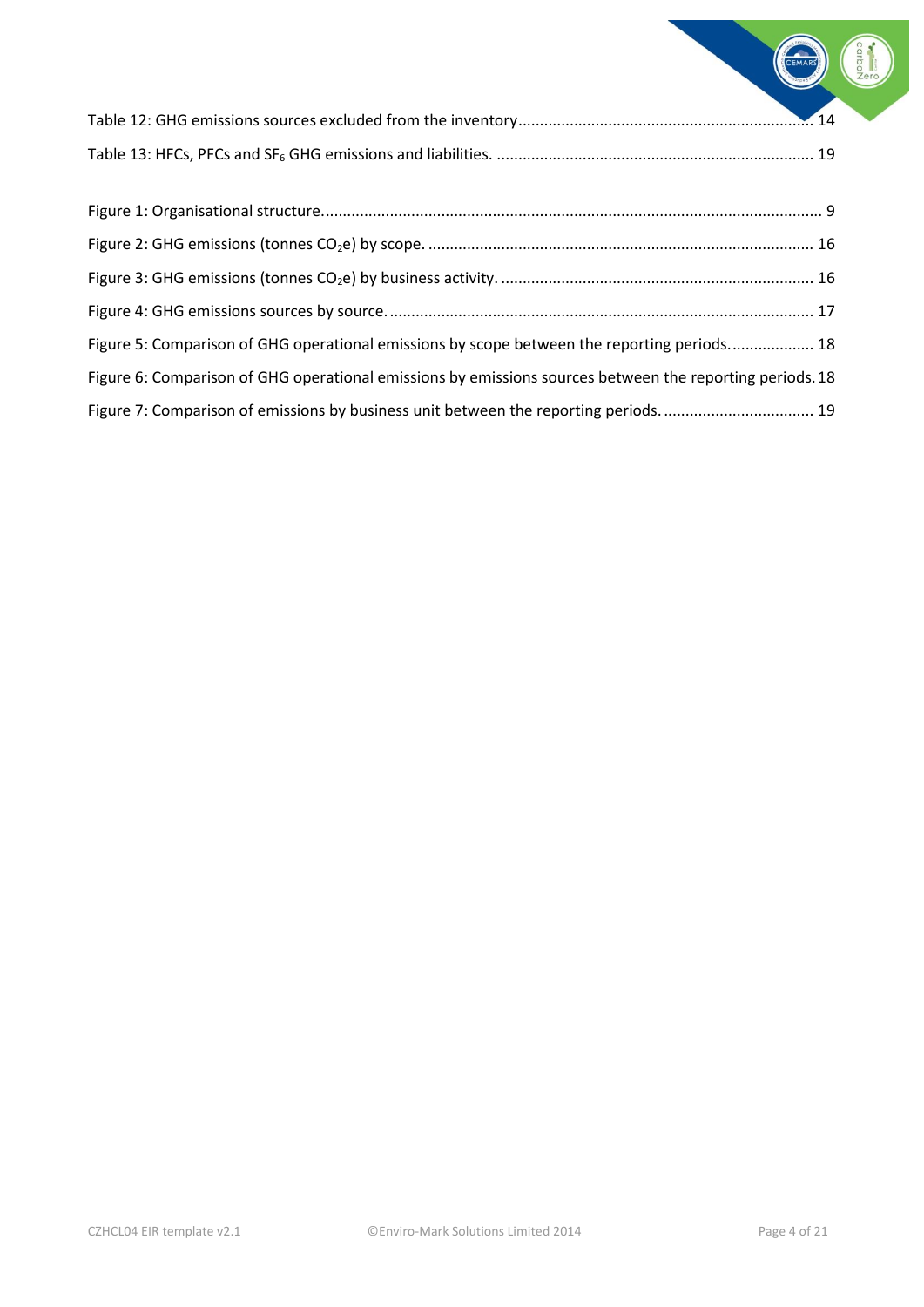

# <span id="page-4-0"></span>Greenhouse Gas Emissions Inventory summary

<span id="page-4-1"></span>

|                                                                                   | 2010      | 2011      | 2012     | 2013     | 2014     |
|-----------------------------------------------------------------------------------|-----------|-----------|----------|----------|----------|
| Scope 1                                                                           | 10,671.61 | 9,561.83  | 6,868.56 | 4,454.14 | 4,401.88 |
| Scope 2                                                                           | 1,776.95  | 1,469.79  | 1,968.12 | 1,802.13 | 1,584.30 |
| Scope 3 Mandatory                                                                 | 50.01     | 54.93     | 441.85   | 347.74   | 459.37   |
| Scope 3 Additional                                                                | 0.23      | 0.23      | 0.84     | 0.84     | 0.70     |
| Scope 3 One time                                                                  | 0.00      | 0.00      | 0.00     | 0.00     | 0.00     |
| Total gross emissions                                                             | 12,498.79 | 11,086.78 | 9,279.37 | 6,604.86 | 6,446.24 |
|                                                                                   |           |           |          |          |          |
| Certified green electricity                                                       | 0.00      | 0.00      | 0.00     | 0.00     | 0.00     |
| Purchased emission reductions                                                     | 0.00      | 0.00      | 0.00     | 0.00     | 0.00     |
| Net GHG emissions (all scopes)                                                    | 12,498.79 | 11,086.78 | 9,279.37 | 6,604.86 | 6,446.24 |
|                                                                                   |           |           |          |          |          |
| Turnover/revenue<br>Total gross<br><b>GHG</b><br>emissions<br>per<br>(\$Millions) | 222.79    | 201.14    | 149.84   | 99.65    | 91.57    |
| Total mandatory GHG emissions per Turnover/revenue<br>(\$Millions)                | 222.79    | 201.13    | 149.82   | 99.64    | 91.56    |
| Total gross GHG emissions per Ratepayer                                           | 0.52      | 0.46      | 0.38     | 0.27     | 0.26     |
| Total mandatory GHG emissions per Ratepayer                                       | 0.52      | 0.46      | 0.38     | 0.27     | 0.26     |

*Note: total mandatory emissions includes scope 1, scope 2, and scope 3 (i.e. excludes scope 3 one-time and scope 3 additional).*

**Table 2: Gross organisation GHG emissions by scope for current measurement year.**

<span id="page-4-2"></span>

| Indicator                        | tCO <sub>2</sub> e |
|----------------------------------|--------------------|
| Scope 1                          |                    |
| Energy                           | 416.75             |
| Fugitive emissions & Other Gases | 6.26               |
| Transport                        | 536.36             |
| <b>Waste Disposal</b>            | 3,442.50           |
| Scope 2                          |                    |
| Energy                           | 1,584.30           |
| Scope 3                          |                    |
| Energy                           | $0.16\,$           |
| Freight                          | 9.53               |
| <b>Public Transport</b>          | 19.56              |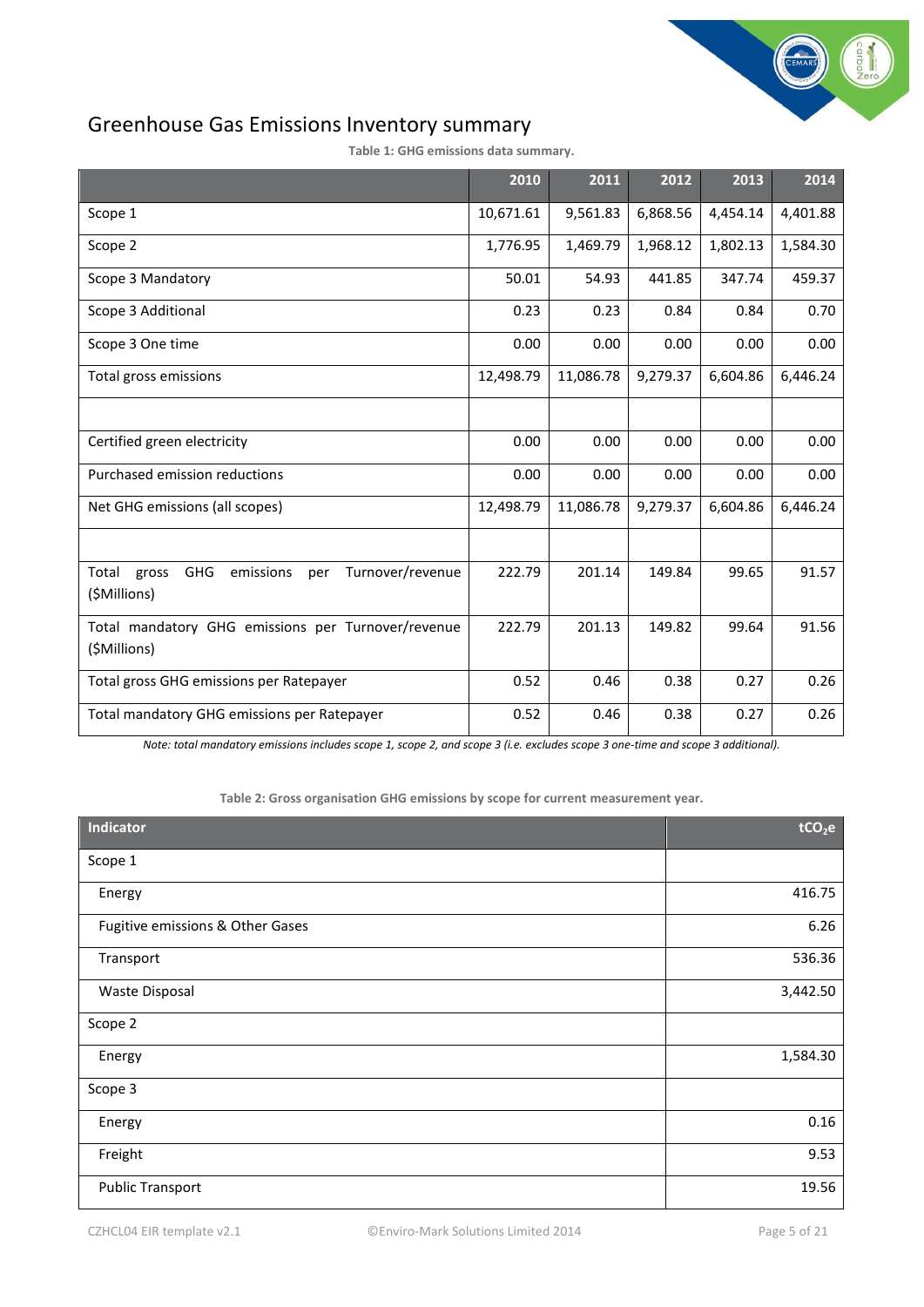|                       | <b>CEMARS</b>      | Production |
|-----------------------|--------------------|------------|
| <b>Indicator</b>      | tCO <sub>2</sub> e |            |
| Transport             | 1.89               |            |
| <b>Waste Disposal</b> | 428.23             |            |
| Scope 3 Additional    | 0.70               |            |
| Total                 | 6,446.24           |            |

**Table 3: GHG emissions inventory summary by scope and greenhouse gas.**

<span id="page-5-0"></span>

| <b>Component gas</b> | Scope 1  | Scope 2  | Scope 3 | <b>Total</b> | <b>Removals</b> | <b>After removals</b> |
|----------------------|----------|----------|---------|--------------|-----------------|-----------------------|
| CH <sub>4</sub>      | 124.43   | 0.00     | 20.93   | 145.36       | 0.00            | 145.36                |
| CO <sub>2</sub>      | 4,249.46 | 1,584.30 | 438.87  | 6,272.63     | 0.00            | 6,272.63              |
| <b>HFCs</b>          | 6.26     | 0.00     | 0.00    | 6.26         | 0.00            | 6.26                  |
| $N_2O$               | 21.74    | 0.00     | 0.25    | 21.99        | 0.00            | 21.99                 |
| PFCs                 | 0.00     | 0.00     | 0.00    | 0.00         | 0.00            | 0.00                  |
| SF <sub>6</sub>      | 0.00     | 0.00     | 0.00    | 0.00         | 0.00            | 0.00                  |
| Total                | 4,401.88 | 1,584.30 | 460.06  | 6,446.24     | 0.00            | 6,446.24              |

**Table 4: Mobile and stationary combustion of biomass.**

<span id="page-5-1"></span>

| <b>Biomass</b>          | <b>Mass</b> | tCO <sub>2</sub> e |
|-------------------------|-------------|--------------------|
| Biomass & Biofuels (Kg) | 900,889.00  | 900,889.00         |

#### **Table 5: Deforestation of two hectares or more.**

<span id="page-5-2"></span>

| <b>Source</b>                                         | <b>Mass</b> | <b>LCO<sub>2</sub>e</b> |
|-------------------------------------------------------|-------------|-------------------------|
| Deforestation tCO <sub>2</sub> e (tCO <sub>2</sub> e) | 9,370.00    | 9,370.00                |

#### **Table 6: GHG stock liability (see Table 13: for mass of individual gases).**

<span id="page-5-3"></span>

| <b>GHG gas</b>                | Potential Liability tCO <sub>2</sub> e |
|-------------------------------|----------------------------------------|
| GHG holdings - HCFC-22 (R-22) | 22.99                                  |
| GHG holdings - R-407C         | 230.60                                 |
| GHG holdings - R-410A         | 422.72                                 |
| <b>GHG Holdings - Forests</b> | 34,787.00                              |
| Total                         | 35,463.31                              |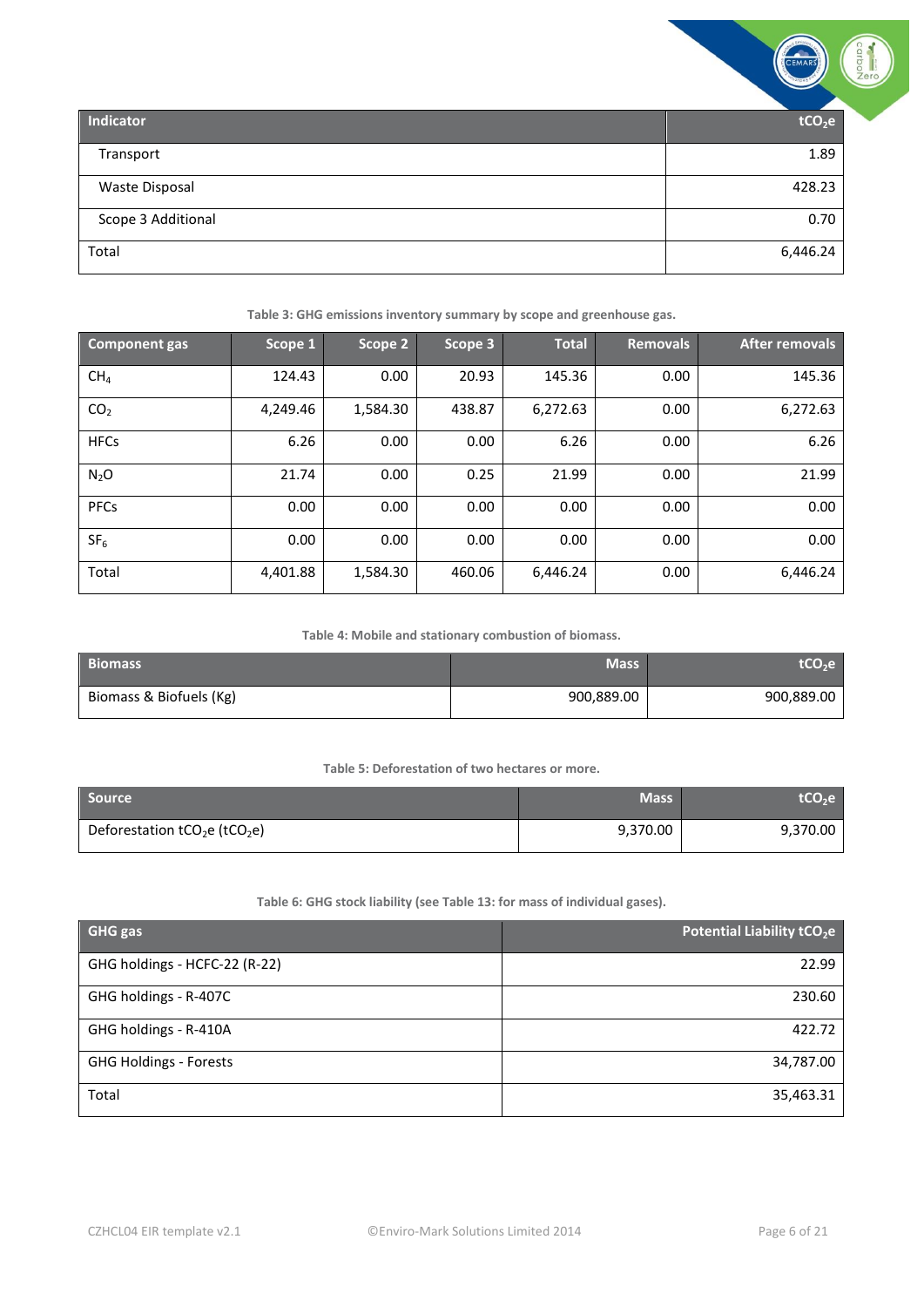

**Table 7: Land-use liabilities.** 

<span id="page-6-0"></span>

| <b>Type of sequestration</b>                           | Liability $tCO2e$ |
|--------------------------------------------------------|-------------------|
| Potential sequestration liability (total carbon stock) | 34.787.00         |

**Table 8: Renewable electricity generation on-site.**

<span id="page-6-1"></span>

| Renewable generation on-site       | kWh generated | tCO <sub>2</sub> e avoided |
|------------------------------------|---------------|----------------------------|
| On-site renewable generation (kWh) | 2,600.00      | 0.34                       |

**Table 9: Purchased emissions reductions.**

<span id="page-6-2"></span>

| Type of emission reductions purchased | <b>Amount</b> | tCO <sub>2</sub> e |
|---------------------------------------|---------------|--------------------|
| Total                                 | 0.00          | 0.00               |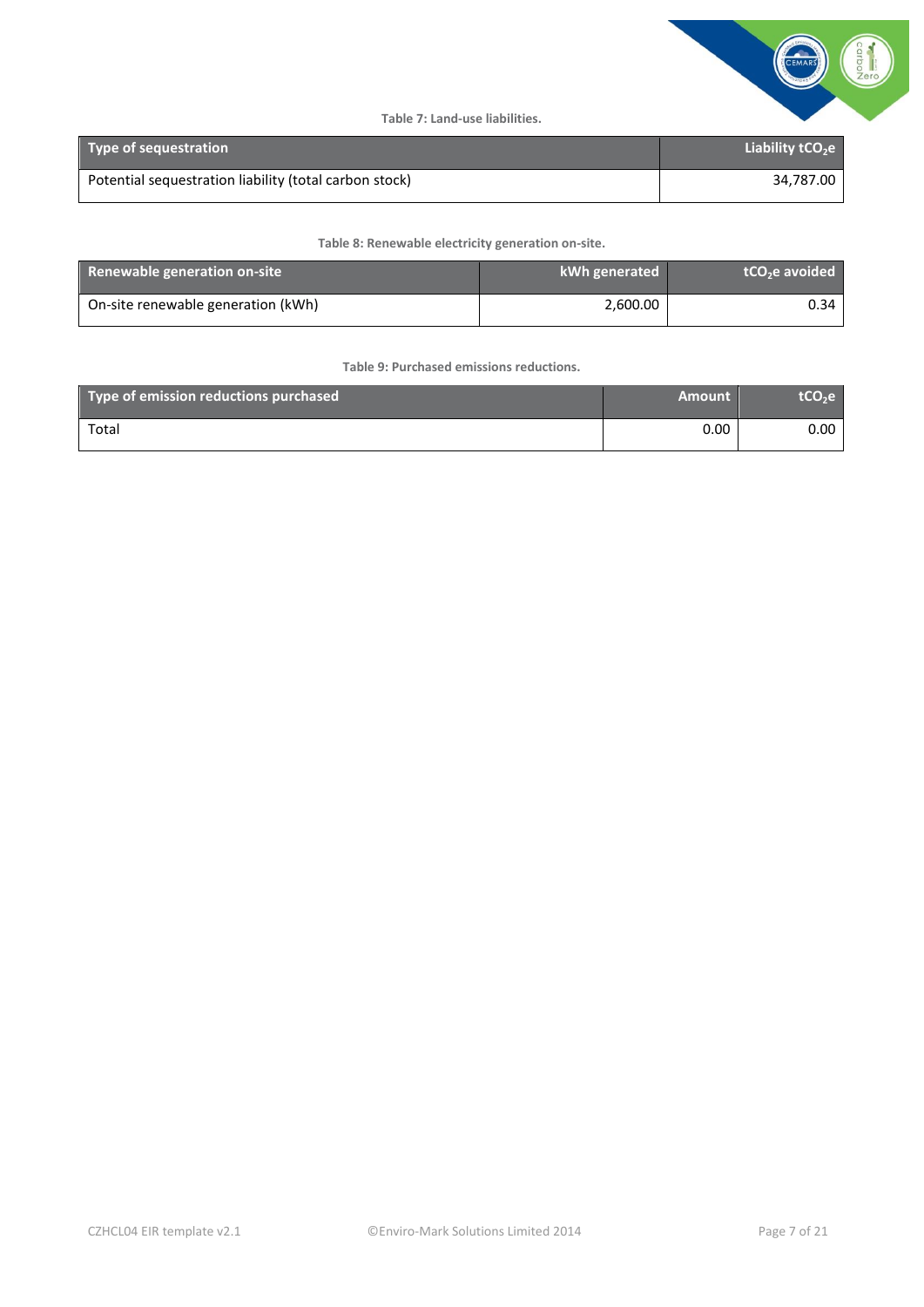

### <span id="page-7-0"></span>1 Introduction

This report is the annual greenhouse gas (GHG) emissions<sup>1</sup> inventory report for the named organisation. The inventory is a complete and accurate quantification of the amount of GHG emissions that can be directly attributed to the organisation's operations within the declared boundary and scope for the specified reporting period. The inventory has been prepared in accordance with the requirements of the **measure**-step<sup>2</sup> of the Programme, which is based on the *Greenhouse Gas Protocol: A Corporate Accounting and Reporting Standard (2004) and ISO 14064-1:2006 Specification with Guidance at the Organization Level for Quantification and Reporting of Greenhouse Gas Emissions and Removals<sup>3</sup>* . Where relevant, the inventory is aligned with industry or sector best practice for emissions measurement and reporting.

### <span id="page-7-1"></span>2 Statement of intent

This inventory forms part of the organisation's commitment to gain Programme certification.

This inventory reports into the CEMARS programme.

### <span id="page-7-2"></span>3 Organisation description

Kāpiti Coast District Council is the territorial authority for its area. It employs approximately 294.5 full time equivalent staff and is responsible for water and waste water, local roads (including streetlighting), parks, leisure facilities, community facilities, stormwater management and performing statutory duties such as regulatory compliance. Council influences the development of the district through its democratic and strategic planning functions. Council has embedding environmental sustainability into its planning and operations and seeks to measure and reduce its 'carbon footprint' as part of this.

# <span id="page-7-3"></span>4 Organisational boundaries included for this reporting period

Organisational boundaries were set with reference to the methodology described in the GHG Protocol and ISO 14064- 1:2006 standards. The GHG Protocol allows two distinct approaches to be used to consolidate GHG emissions: the equity share and control (financial or operational) approaches. The Programme specifies that the operational control consolidation approach should be used unless otherwise agreed with the Programme.

An operational control consolidation approach was used to account for emissions.

An organisational chart has been provided. The first figure below shows the organisational structure. The council has no separate organisational entities or subsidiaries. For the purposes of emissions reporting, the organisation has been divided into units that manage key emissions sources as shown in second figure. This is the most straightforward approach as management groups share the use of many of these sources (e.g. offices). For emissions sources that are not managed by one group (e.g. air travel) these have been ascribed to 'General Council'. The emissions sources highlighted in green have been identified as being within full operational control of Council and part of the operational emissions inventory. The emissions sources in yellow are liabilities, and are reported but are not part of operational emissions.

1

<sup>&</sup>lt;sup>1</sup> Throughout this document "emissions" means "GHG emissions".

<sup>&</sup>lt;sup>2</sup> Programme refers to the Certified Emissions Measurement And Reduction Scheme (CEMARS) and the carboNZero programme.

<sup>3</sup> Throughout this document 'GHG Protocol' means the *GHG Protocol Corporate Accounting and Reporting Standard* and 'ISO 14064-1:2006' means the international standard *Specification with Guidance at the Organizational Level for Quantification and Reporting of Greenhouse Gas Emissions and Removals*.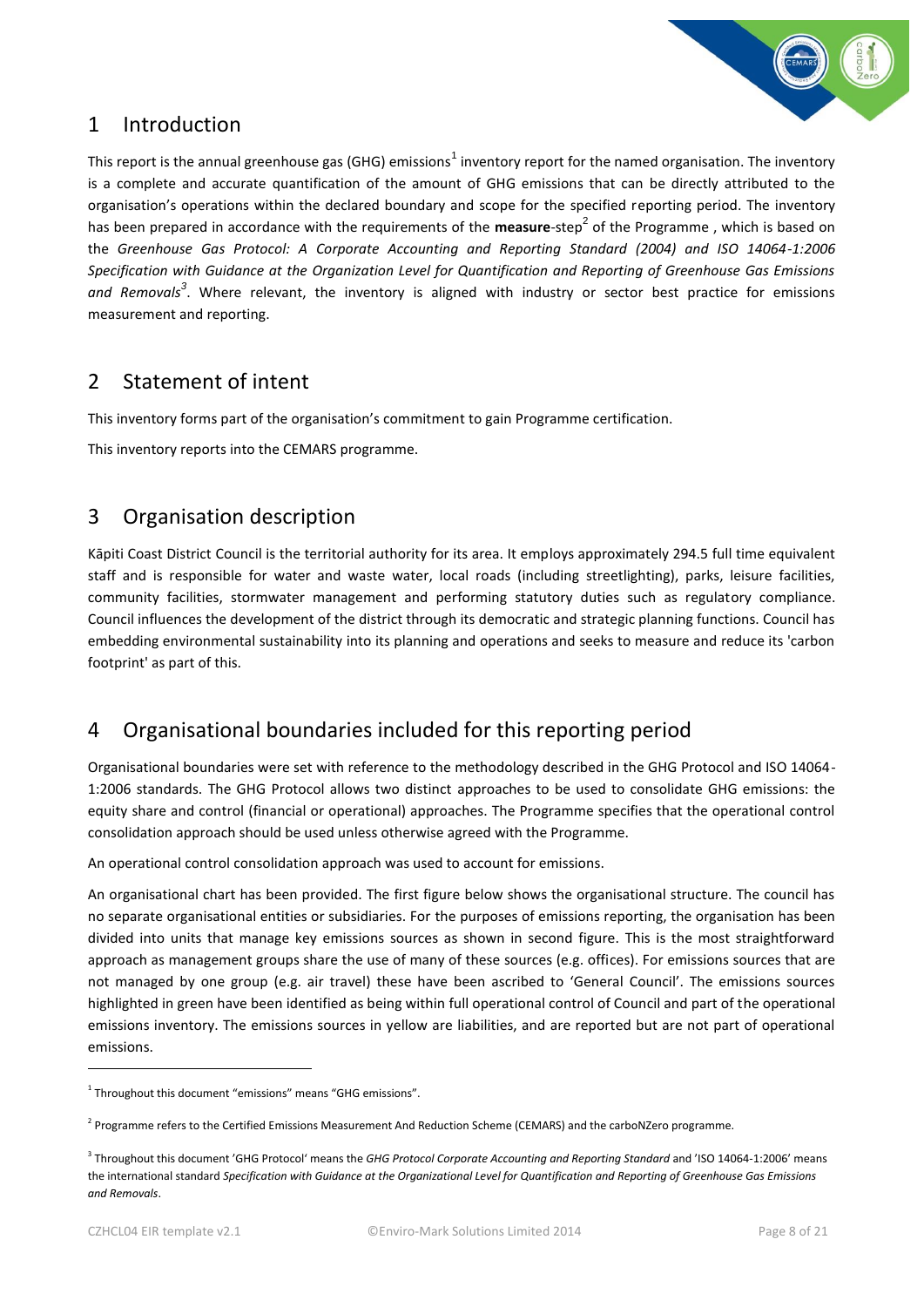

| <b>Chief Executive</b>                                                                                                                                                                                                                                                     |                                                                                                                                                                                                                                              |                                                                                                                                                                                                      |                                                                                                                                                                                                                                |                                                                                             |  |
|----------------------------------------------------------------------------------------------------------------------------------------------------------------------------------------------------------------------------------------------------------------------------|----------------------------------------------------------------------------------------------------------------------------------------------------------------------------------------------------------------------------------------------|------------------------------------------------------------------------------------------------------------------------------------------------------------------------------------------------------|--------------------------------------------------------------------------------------------------------------------------------------------------------------------------------------------------------------------------------|---------------------------------------------------------------------------------------------|--|
| Group Manager,<br><b>Strategy &amp;</b><br><b>Partnerships</b>                                                                                                                                                                                                             | Group Manager,<br><b>Corporate Services</b>                                                                                                                                                                                                  | Group Manager,<br><b>Infrastructure</b><br><b>Services</b>                                                                                                                                           | Group Manager,<br>Community<br><b>Services</b>                                                                                                                                                                                 | Group Manager,<br><b>Regulatory Services</b>                                                |  |
| Community<br>Outcomes<br>Development<br>Management<br>Economic<br>Development<br>Tängata Whenua<br><b>Strategic Policy</b><br>Supporting<br>Environmental<br>Sustainability<br><b>Supporting Social</b><br>Wellbeing<br>Corporate Planning,<br>Monitoring and<br>Reporting | Communications<br>Emergency<br>Management<br>Governance Support<br><b>Information Services</b><br><b>Customer Services /</b><br>Call Centre<br><b>Electoral Boundaries</b><br>Financial<br>Management<br>Legislative<br>Compliance<br>Rating | <b>Access and Transport</b><br><b>Coastal Management</b><br>Solid Waste<br>Management<br>Stormwater<br>Management<br><b>Wastewater</b><br>Management<br>Water Management<br>Operations<br>Management | Leisure and Open<br><b>Spaces</b><br><b>Aquatic Facilities</b><br>Arts and Culture<br><b>Libraries</b><br><b>Museums</b><br><b>Community Facilities</b><br>Cycleways,<br>Walkways.<br><b>Bridleways Network</b><br>Development | <b>Building Control,</b><br>Resource Consents,<br><b>Environmental Health</b><br>Compliance |  |





**Table 10:** Brief description of business units in the certifying entity.

<span id="page-8-1"></span><span id="page-8-0"></span>

| <b>Reporting Unit</b>      | <b>Description</b> |                                                                                          |              |
|----------------------------|--------------------|------------------------------------------------------------------------------------------|--------------|
| Water<br>and<br>Wastewater |                    | Purpose: Water supply and treatment, treatment and disposal of sewage, management of all |              |
| CZHCL04 EIR template v2.1  |                    | ©Enviro-Mark Solutions Limited 2014                                                      | Page 9 of 21 |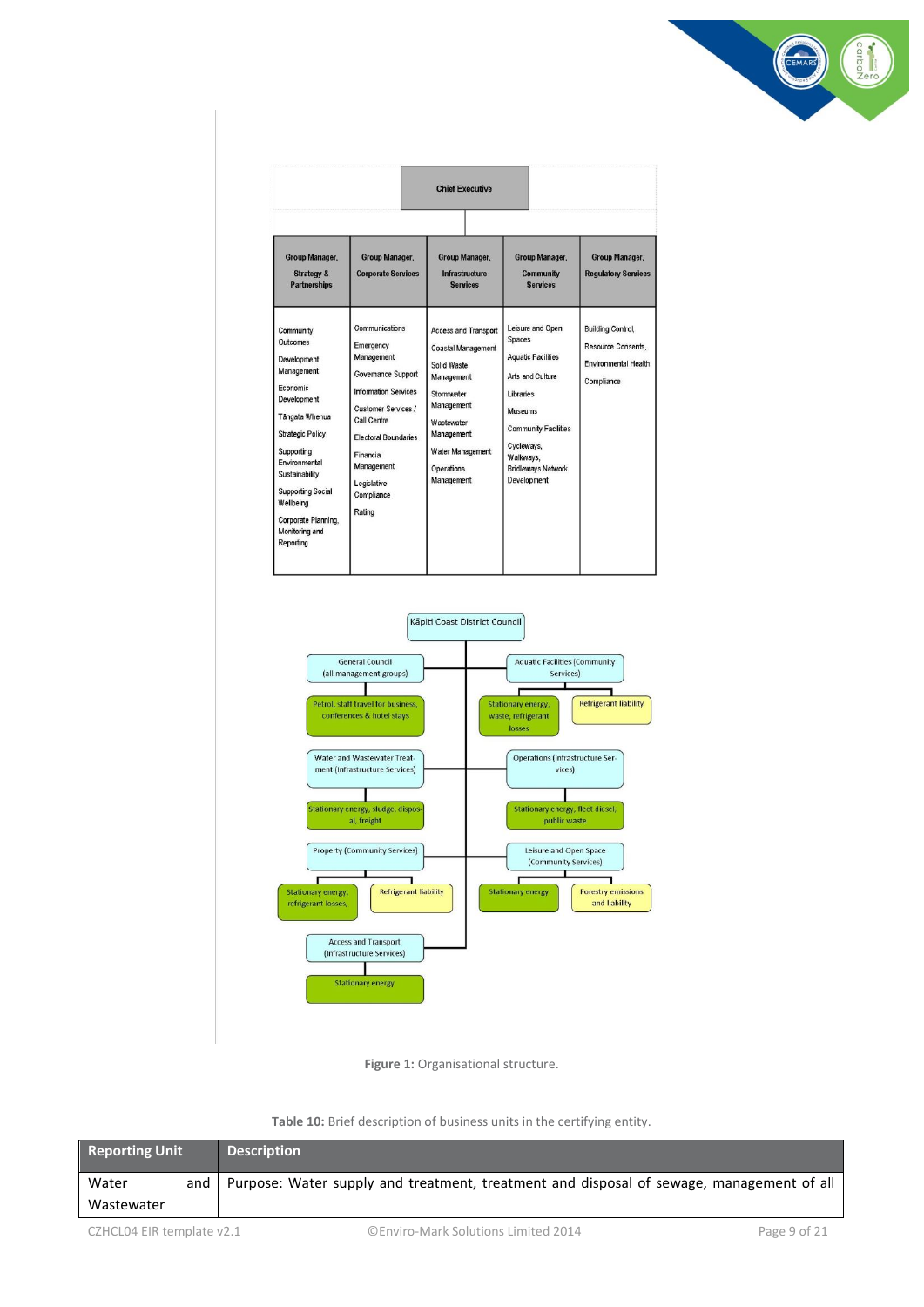| <b>Reporting Unit</b>      | <b>Description</b>                                                                                                                                                                                                                                                             |
|----------------------------|--------------------------------------------------------------------------------------------------------------------------------------------------------------------------------------------------------------------------------------------------------------------------------|
| Treatment                  | associated assets. Contact: Dave Bassett                                                                                                                                                                                                                                       |
| Operations                 | Management of council operations such as public litter bin waste collection, parks maintenance,<br>leak detection and repairs and all water, wastewater and stormwater pumping station<br>maintenance and repairs. Includes management of landfill sites. Contact: Tony Martin |
| Property                   | Purpose: Manages the majority of council-owned buildings including offices, libraries and<br>community halls. Contact: Nicky Holden                                                                                                                                            |
| Leisure and Open<br>Space  | Purpose: Manages sports facilities, parks and reserves. Contact: Alison Law                                                                                                                                                                                                    |
| Access<br>and<br>Transport | Purpose: Manages development and maintenance of local roads, plus streetlighting. Contact:<br>Neil Williams                                                                                                                                                                    |
| <b>Aquatic Facilities</b>  | Purpose: Manages the council's three swimming pools. Contact: Will James                                                                                                                                                                                                       |
| <b>General Council</b>     | Purchase: Catch all reporting unit for emissions sources that cut across Council groups and are<br>generally not linked to a specific site $-e.g.$ pool vehicles, flights, taxis etc. Contact: Sara Clift                                                                      |

# <span id="page-9-0"></span>5 Organisational business units excluded from inventory

None

# <span id="page-9-1"></span>6 GHG emissions source inclusions

The GHG emissions sources included in this inventory are those required for Programme certification and were identified with reference to the methodology described in the GHG Protocol and ISO14064-1:2006 standards. Identification of emissions sources was achieved via personal communications with Kāpiti Coast District Council staff, and cross-checked against operational expenditure records for the reporting period. These records were viewed in order to see what activities may be associated with emissions from all of the operations.

As adapted from the GHG Protocol, these emissions were classified into the following categories:

- **Direct GHG emissions (Scope 1):** GHG emissions from sources that are owned or controlled by the company.
- **Indirect GHG emissions (Scope 2):** GHG emissions from the generation of purchased electricity, heat and steam consumed by the company.
- **Indirect GHG emissions (Scope 3):** GHG emissions required by the Programme that occur as a consequence of the activities of the company but occur from sources not owned or controlled by the company. Inclusion of other Scope 3 emissions sources is done on a case-by-case basis.

After liaison with the organisation, the emissions sources in Table 11 have been identified and included in the GHG emissions inventory.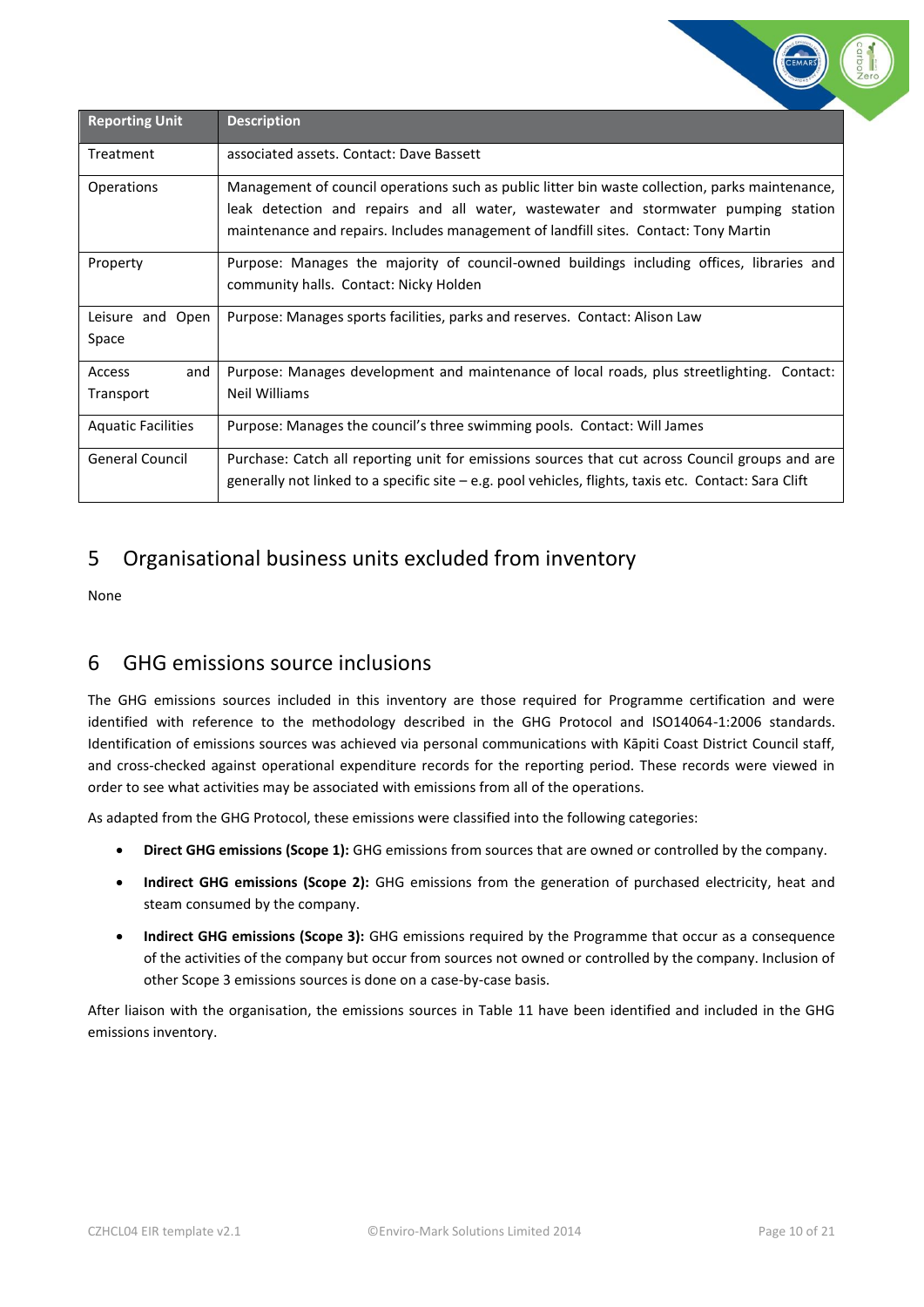

#### **Table 11:** GHG emissions sources included in the inventory.

<span id="page-10-0"></span>

| <b>Business unit</b>                                                       | <b>GHG emissions source</b>                                  | <b>GHG</b><br>emissions<br>level scope | <b>Data Source</b>                                | <b>Data</b><br>collection<br>unit | <b>Uncertainty (description)</b>                                                                                                                                                     |
|----------------------------------------------------------------------------|--------------------------------------------------------------|----------------------------------------|---------------------------------------------------|-----------------------------------|--------------------------------------------------------------------------------------------------------------------------------------------------------------------------------------|
| /Kapiti<br>Coast<br><b>District</b><br><b>Council/Access and Transport</b> | Electricity - default                                        | Scope 2                                | Invoice data                                      | kWh                               | electricity<br>Moderate<br>consumption<br>$\overline{\phantom{a}}$<br>calculated from an inventory of lights and<br>their rated power. This inventory requires<br>updating and audit |
| /Kapiti<br>Coast<br>District<br><b>Council/Aquatic Facilities</b>          | Electricity - default                                        | Scope 2                                | Invoice data                                      | kWh                               | Low - meter data                                                                                                                                                                     |
| /Kapiti<br>Coast<br>District<br><b>Council/Aquatic Facilities</b>          | Gas<br>Natural<br>distributed commercial<br>[Energy]         | Scope 1                                | Invoice data                                      | kWh                               | Low - meter data                                                                                                                                                                     |
| Coast<br>/Kapiti<br>District<br><b>Council/Aquatic Facilities</b>          | Waste landfilled - No<br>LFGR general waste                  | Scope 3                                | Invoice data                                      | m <sup>3</sup>                    | Moderate - mass calculated from bin volume,<br>density determined by waste audit and<br>number of removals                                                                           |
| Coast<br>/Kapiti<br>District<br><b>Council/Aquatic Facilities</b>          | R407c                                                        | Scope 1                                | Estimate<br>of<br>annual<br>system<br>recharges   | kg                                | Low - no losses reported                                                                                                                                                             |
| /Kapiti<br>Coast<br>District<br>Council/General Council                    | Public transport -<br>air<br>domestic<br>travel<br>(average) | Scope 3                                | Credit card transactions/Finance<br>system search | pkm                               | some booking details missing from<br>High -<br>details and<br>credit card<br>need<br>be<br>to<br>assumed/inferred                                                                    |
| Coast<br>/Kapiti<br><b>District</b><br>Council/General Council             | Accommodation                                                | Scope 3                                | Credit card transactions/Finance<br>system search | visitor-<br>nights                | High - inferred from flight bookings                                                                                                                                                 |
| Coast<br>/Kapiti<br>District<br>Council/General Council                    | Conferences                                                  | Scope 3                                | Credit card transactions/Finance<br>system search | delegate-<br>days                 | High - inferred from flight bookings                                                                                                                                                 |
| /Kapiti<br>Coast<br><b>District</b><br>Council/General Council             | Public Transport - Taxi<br>(NZ\$)                            | Scope 3                                | Credit card transactions/Finance<br>system search | \$ (NZD)                          | Moderate - data source does not include taxi<br>fares paid by staff and reimbursement by<br>Council                                                                                  |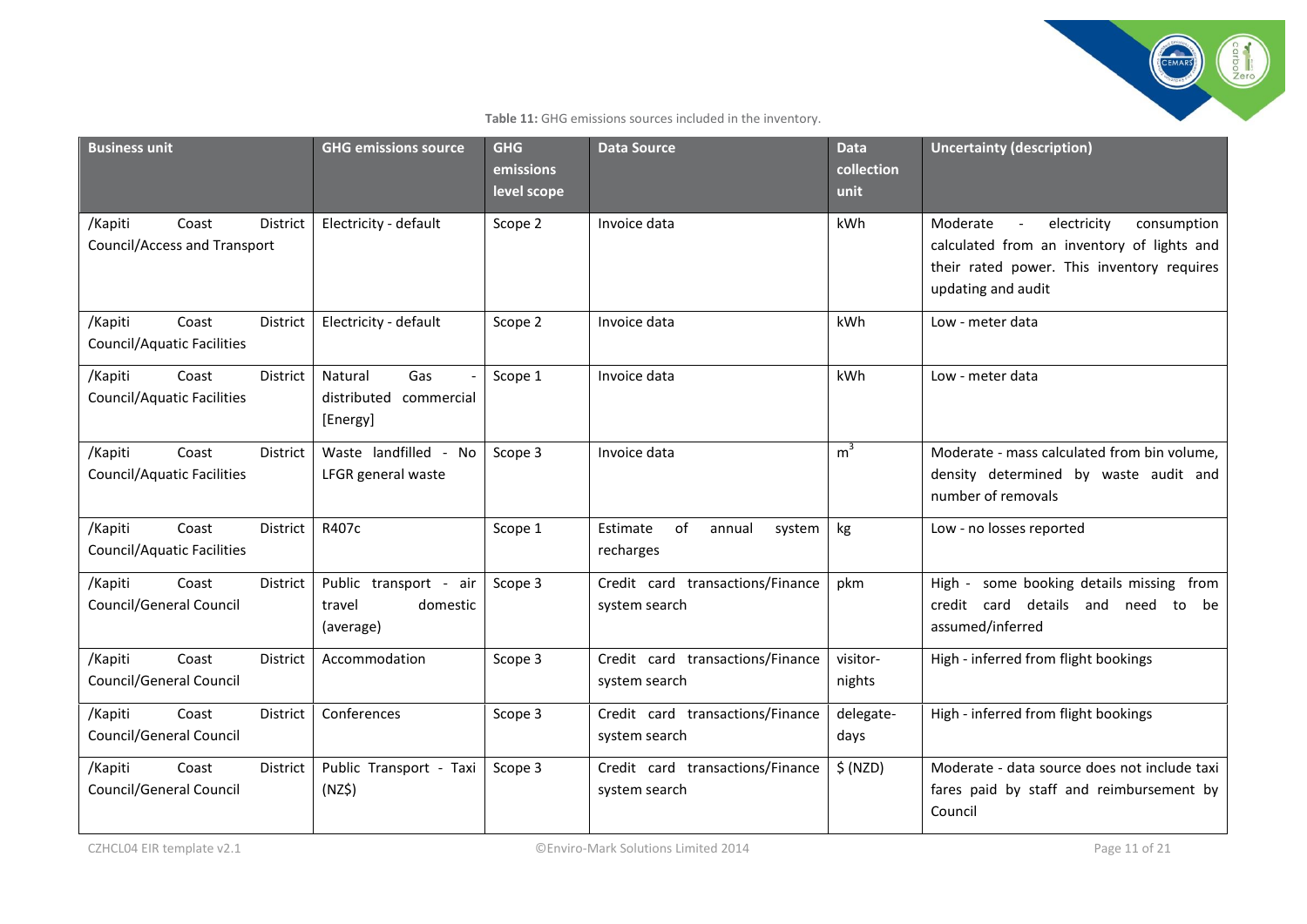|                                                                           |                                                             |                                        |                                                                |                                   | carbo                                      |
|---------------------------------------------------------------------------|-------------------------------------------------------------|----------------------------------------|----------------------------------------------------------------|-----------------------------------|--------------------------------------------|
| <b>Business unit</b>                                                      | <b>GHG emissions source</b>                                 | <b>GHG</b><br>emissions<br>level scope | <b>Data Source</b>                                             | <b>Data</b><br>collection<br>unit | <b>Uncertainty (description)</b>           |
| Coast<br>/Kapiti<br>District<br>Council/General Council                   | Petrol<br>transport,<br>$\overline{\phantom{a}}$<br>premium | Scope 1                                | BP fuel card data                                              |                                   | Low - measured at pump                     |
| /Kapiti<br>Coast<br>District<br>Council/General Council                   | Petrol<br>$\sim$<br>transport,<br>regular                   | Scope 1                                | BP fuel card data                                              |                                   | Low - measured at pump                     |
| /Kapiti<br>Coast<br>District<br>Council/General Council                   | Private Car - default<br>(petrol)                           | Scope 3                                | Staff vehicle claims - Expense<br>claims/Finance system search | km                                | Low                                        |
| Coast<br>/Kapiti<br>District<br>Council/Leisure and Open Space            | Electricity - default                                       | Scope 2                                | Invoice data                                                   | kWh                               | Low - meter data                           |
| Coast<br>/Kapiti<br>District<br>Council/Leisure and Open Space            | Gas<br>Natural<br>distributed<br>commercial<br>[Energy]     | Scope 1                                | Invoice data                                                   | <b>kWh</b>                        | Low - meter data                           |
| Coast<br>/Kapiti<br>District<br>Council/Operations                        | Electricity - default                                       | Scope 2                                | Invoice data                                                   | kWh                               | Low - meter data                           |
| Coast<br>/Kapiti<br>District<br>Council/Operations                        | Diesel<br>transport<br>$\sim$<br>[Volume]                   | Scope 1                                | Invoice data, BP fuel card data                                | $\mathbf{I}$                      | Low - measured at pump                     |
| Coast<br>/Kapiti<br>District<br>Council/Operations/Litter<br>bin<br>waste | CO <sub>2</sub>                                             | Scope 3                                | Invoice data, LFGC rate estimate                               | kg                                | Low - mass measured by weighbridge         |
| /Kapiti<br>Coast<br>District<br>Council/Property                          | Electricity - default                                       | Scope 2                                | Invoice data                                                   | kWh                               | Low - meter data                           |
| /Kapiti<br>Coast<br>District<br>Council/Property                          | Gas<br>Natural<br>distributed<br>commercial<br>[Energy]     | Scope 1                                | Invoice data                                                   | <b>kWh</b>                        | Low - meter data                           |
| District<br>/Kapiti<br>Coast                                              | R-410A                                                      | Scope 1                                | of<br>Estimate<br>annual<br>system                             | kg                                | Low/moderate - details provided by service |

City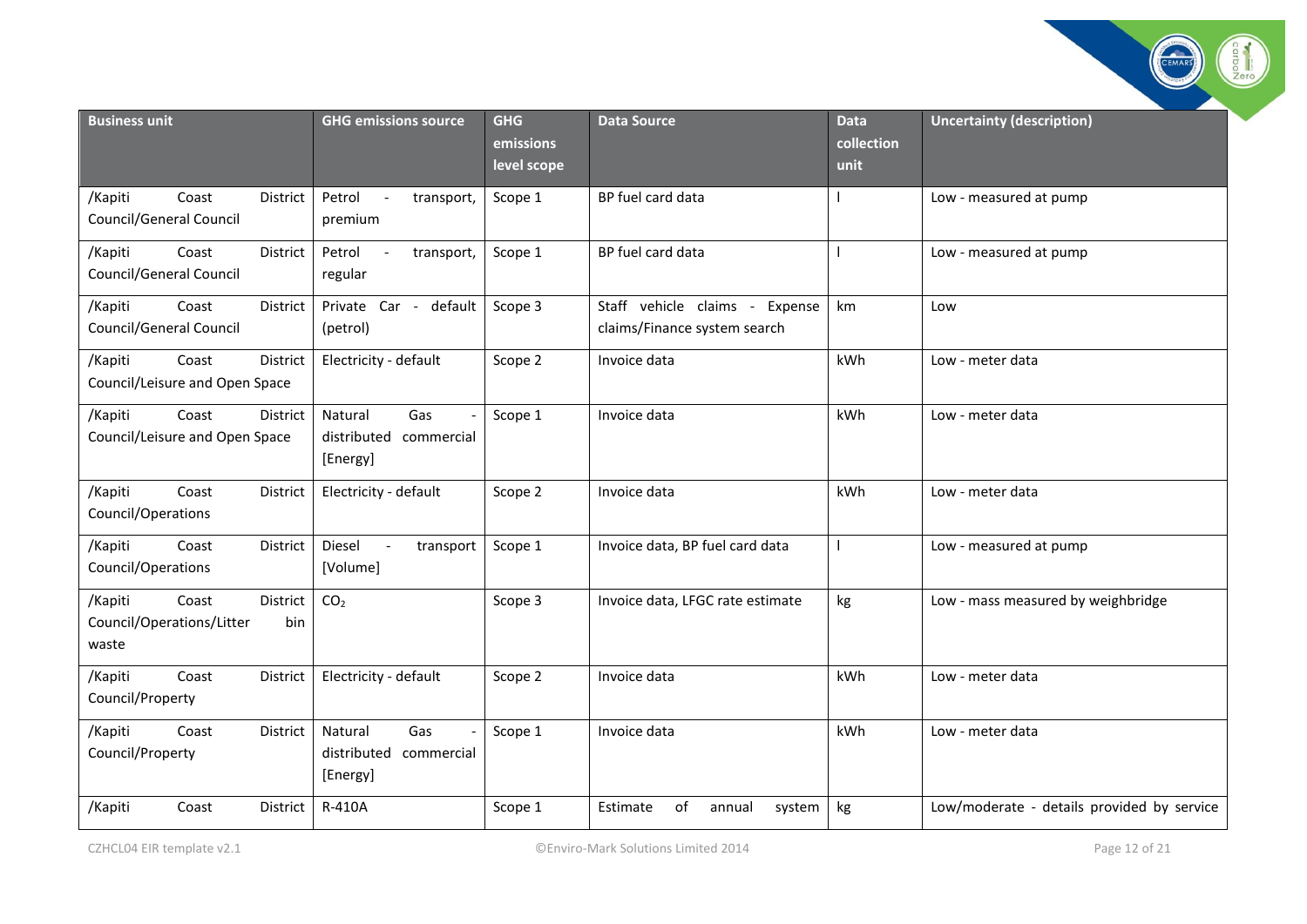| <b>Business unit</b>                                          |                 | <b>GHG emissions source</b>                                    | <b>GHG</b><br>emissions<br>level scope | <b>Data Source</b>                                                                      | <b>Data</b><br>collection<br>unit | <b>Uncertainty (description)</b>                                                                |
|---------------------------------------------------------------|-----------------|----------------------------------------------------------------|----------------------------------------|-----------------------------------------------------------------------------------------|-----------------------------------|-------------------------------------------------------------------------------------------------|
| Council/Property                                              |                 |                                                                |                                        | recharges                                                                               |                                   | technicians                                                                                     |
| /Kapiti<br>Coast<br>Council/Property                          | District        | R22                                                            | Scope 1                                | Estimate<br>of<br>annual<br>system<br>recharges                                         | kg                                | Low/moderate - details provided by service<br>technicians                                       |
| /Kapiti<br>Coast<br>Council/Property                          | District        | CO <sub>2</sub>                                                | Scope 3                                | Office waste - Frequency of bin<br>collection, sample weighing, LFGC<br>rate estimate   | kg                                | Moderate                                                                                        |
| /Kapiti<br>Coast<br>Council/Water and Wastewater<br>Treatment | <b>District</b> | Electricity - default                                          | Scope 2                                | Invoice data                                                                            | kWh                               | Low - meter data                                                                                |
| Coast<br>/Kapiti<br>Council/Water and Wastewater<br>Treatment | District        | Wood - industry                                                | Scope 1                                | Wood fuel - Invoice data                                                                | kg                                | Low                                                                                             |
| /Kapiti<br>Coast<br>Council/Water and Wastewater<br>Treatment | District        | Freight Road - rigid and<br>articulated<br>trucks<br>(average) | Scope 3                                | Sludge transfers - Invoice data                                                         | tkm                               | Low                                                                                             |
| Coast<br>/Kapiti<br>Council/Water and Wastewater<br>Treatment | District        | CO <sub>2</sub>                                                | Scope 1                                | Dried sewage sludge - SCADA data<br>from lab test sheets, sample<br>weighing, MC tests. | kg                                | moderate (+/-6%). Method checked against<br>weighbridge for a sample period                     |
| Coast<br>/Kapiti<br>Council/Water and Wastewater<br>Treatment | <b>District</b> | Waste landfilled - No<br><b>LFGR Garden and Food</b>           | Scope 1                                | for<br><b>Invoices</b><br>screenings<br>bin<br>removals                                 | kg                                | Low/moderate - bin mass determined by<br>sample weighing                                        |
| /Kapiti<br>Coast<br>Council/Water and Wastewater<br>Treatment | District        | Waste landfilled - No<br><b>LFGR Wood</b>                      | Scope 1                                | Mixing agent (wood) - Freq' of bin<br>bin volume, wood<br>collection,<br>density        | kg                                | Moderate - volume estimate from landfill<br>operators, multiplied by standard density<br>figure |

Catalogue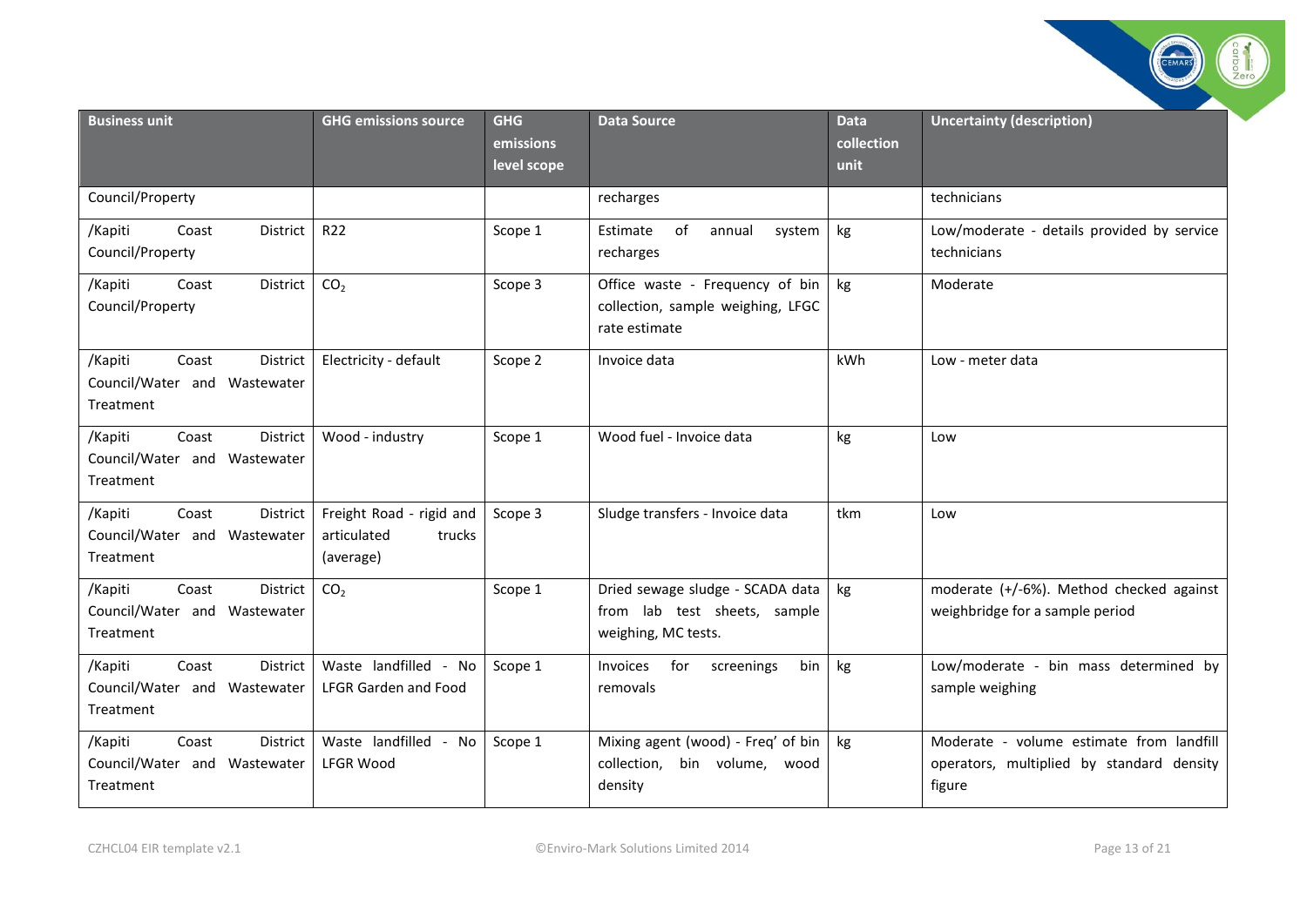

#### <span id="page-13-0"></span>6.1 Other emissions – HFCs, PFCs and  $SF<sub>6</sub>$

We use hydrofluorocarbons (HFCs) in our operations and these have been included in the inventory.

No operations use perfluorocarbons (PFCs), Nitrogen Trifluoride (N3) nor sulphur hexafluoride (SF<sub>6</sub>), therefore no holdings of these are reported and no emissions from these sources are included in this inventory.

#### <span id="page-13-1"></span>6.2 Other emissions – biomass

Combustion of biomass has occurred in our operations and is included in the inventory. Wood fuel is used for sewage sludge drying.

#### <span id="page-13-2"></span>6.3 Other emissions – deforestation

Deforestation has been undertaken by the organisation and is included in the inventory. Emissions from forestry are significant in 2013-14 as 12.17 Ha of forest at Otaihanga was cleared prior to sale of the land to NZTA for the Mackays to Peka Peka Expressway.

#### <span id="page-13-3"></span>6.4 Pre-verified data

No pre-verified data is included within the inventory.

### <span id="page-13-4"></span>7 GHG emissions source exclusions

The following emissions sources have been identified and excluded from the GHG emissions inventory.

<span id="page-13-5"></span>

| <b>Business unit</b>                    | <b>GHG emissions source</b>              | <b>GHG</b><br>emissions<br>level scope | <b>Reason for exclusion</b>                                                                                                                                                                                                                                                                                                                                                             |
|-----------------------------------------|------------------------------------------|----------------------------------------|-----------------------------------------------------------------------------------------------------------------------------------------------------------------------------------------------------------------------------------------------------------------------------------------------------------------------------------------------------------------------------------------|
| Water<br>and<br>Wastewater<br>Treatment | Wood pellet freight                      | Scope<br>3<br>(mandatory)              | Contract for supply specifies product is responsibility of<br>supplier until delivered                                                                                                                                                                                                                                                                                                  |
| Water<br>and<br>Wastewater<br>Treatment | Water<br>treatment<br>chemicals freight  | 3<br>Scope<br>(mandatory)              | No specific freight charge applied on invoices. Also<br>volume $10 - 15$ tonnes per month moved within the<br>North Island is likely to be de minimus. The Council has<br>no other significant regular freight.                                                                                                                                                                         |
| Operations                              | Closed landfills - Ōtaki<br>and Waikanae | Scope 1                                | Ōtaki Landfill closed 1995, Waikanae Landfill closed 2003.<br>In line with programme emission calculation methods,<br>any emissions that are occurring from waste deposited<br>prior to the inventory period would be considered not to<br>have emissions as the programme uses a calculation<br>approach whereby all emissions are considered to have<br>occurred at time of disposal. |
| Operations                              | Partly closed landfill -<br>Otaihanga    | Scope 1                                | Closed to the public in 2008, still used to dispose of<br>sludge and screenings.<br>Convention adopted for these is to account for all future<br>emissions in the year of disposal, based on mass of<br>material deposited.                                                                                                                                                             |

**Table 12:** GHG emissions sources excluded from the inventory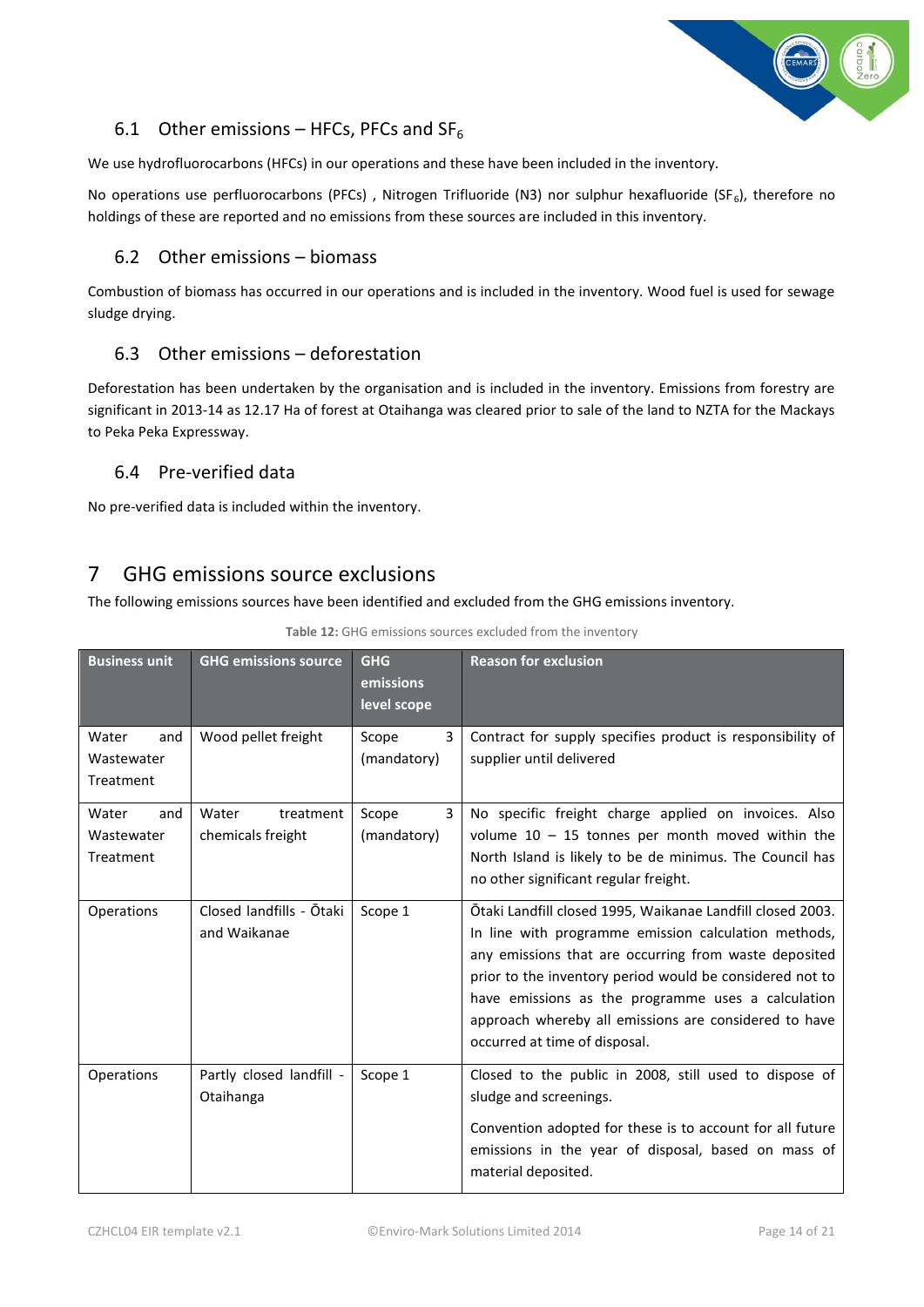| <b>Business unit</b> | <b>GHG emissions source</b>                                                                                                             | <b>GHG</b><br>emissions<br>level scope | <b>Reason for exclusion</b>                                                                  |
|----------------------|-----------------------------------------------------------------------------------------------------------------------------------------|----------------------------------------|----------------------------------------------------------------------------------------------|
| <b>Operations</b>    | Freight of office and<br>public litter bin waste<br>from<br>Otaihanga<br>transfer<br>station<br>to<br>Levin and Bonny Glen<br>Landfills | 3<br>Scope<br>(mandatory)              | Council's responsibility for this waste in terms of freight<br>ends at the transfer station. |
| General<br>Council   | Capital<br>projects<br>embodied carbon                                                                                                  | Scope 3 (one<br>time,<br>additional)   | Council will seek to measure embodied carbon for future<br>projects of significant scale.    |

# <span id="page-14-0"></span>8 Data collection and uncertainties

Table 11 provides an overview of how data were collected for each GHG emissions source, the source of the data and an explanation of any uncertainties or assumptions made. Estimated numerical uncertainties are reported with the emissions calculations and results.

All data was calculated using E-Manage and GHG emissions factors as provided by the Programme (see Appendix 1 data summary.xls).

A calculation methodology has been used for quantifying the GHG emissions inventory using emissions source activity data multiplied by GHG emissions or removal factors.

A full description of methodologies used and all background calculations, documentation and evidence is contained in the document 'GHG Emissions Calculation Methodology 2013-14.doc' which is provided as an additonal appendix to this report.

### <span id="page-14-1"></span>9 GHG emissions calculations and results

GHG emissions for the organisation for this measurement period are provided in Table 1 where they are stated by greenhouse gas, by scope, by business unit and as total emissions.

The majority of GHG emissions are Scope 1 as shown if figure 2, which arise from the disposal of sewage sludge in Council's own landfill, and the combustion of petrol, diesel and natural gas. Figure 3 shows Water and Wastewater Treatment dominate Council's carbon footprint as sewage sludge disposal is part of this reporting unit, as is the majority of Council's electricity use. Figure 4 shows that sewage sludge is Council's largest emissions source, followed by electricity. Diesel, natural gas and public litter bin waste are also significant.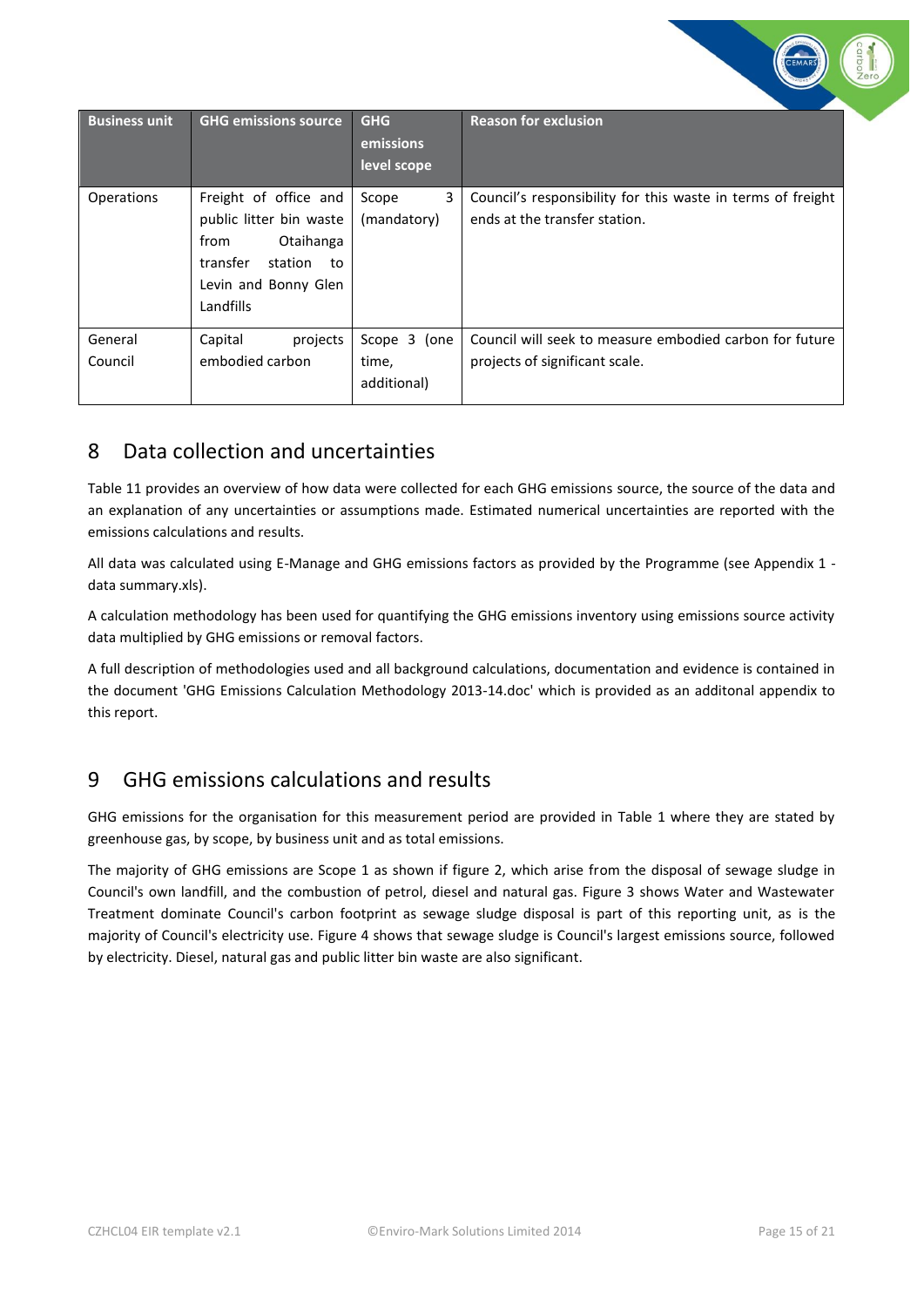

Figure 2: GHG emissions (tonnes CO<sub>2</sub>e) by scope.

<span id="page-15-0"></span>

<span id="page-15-1"></span>Figure 3: GHG emissions (tonnes CO<sub>2</sub>e) by business activity.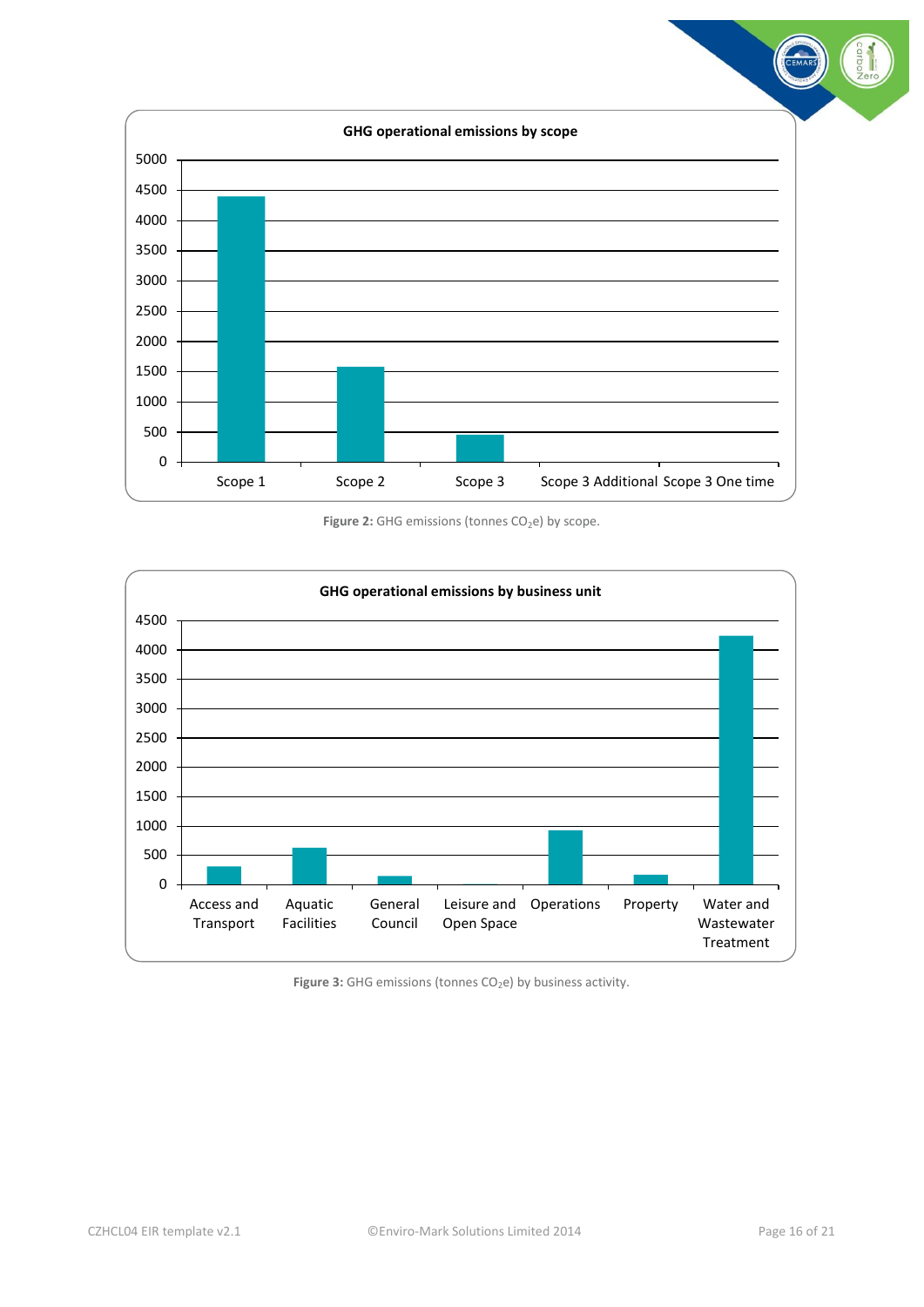

**Figure 4**: GHG emissions sources by source.

<span id="page-16-1"></span>The inventory report and any GHG assertions are expected to be verified by a Programme-approved, third-party verifier. The level of assurance is reported in a separate Assurance Statement provided to the directors of the certified entity.

### <span id="page-16-0"></span>10 GHG emissions reductions and removals enhancement

GHG emissions for the organisation for the current reporting period are detailed in Table 1.

Figure 7 shows variations that arise from reorganisation of reporting units. In 2009-10 and 2010-11, pumping station assets were divided between the units 'Water', Wastewater' and 'Stormwater', while treatment plants were part divided between of the 'Water' and 'Wastewater' units. From 2011-12 onwards, these were reorganised to align more closely with how these assets are managed, namely all water, wastewater and stormwater pumping stations were allocated to the 'Operations' reporting unit, and all treatment plants and other water assets such as bores and reservoirs were allocated to the new 'Water and Wastewater Treatment' reporting unit. Hence the reporting units 'Water', Wastewater' and 'Stormwater'. Are now unused. A second change implemented from 2012-13 was the formation of the 'Aquatic Facilities' reporting unit, which inherited swimming pool assets from 'Leisure and Open Space'. This reflected a management change that occurred at that time.

The management and reduction plan has not changed since certification.

The organisation will have an updated management plan in place for managing and reducing emissions in the future in order to maintain Programme recertification.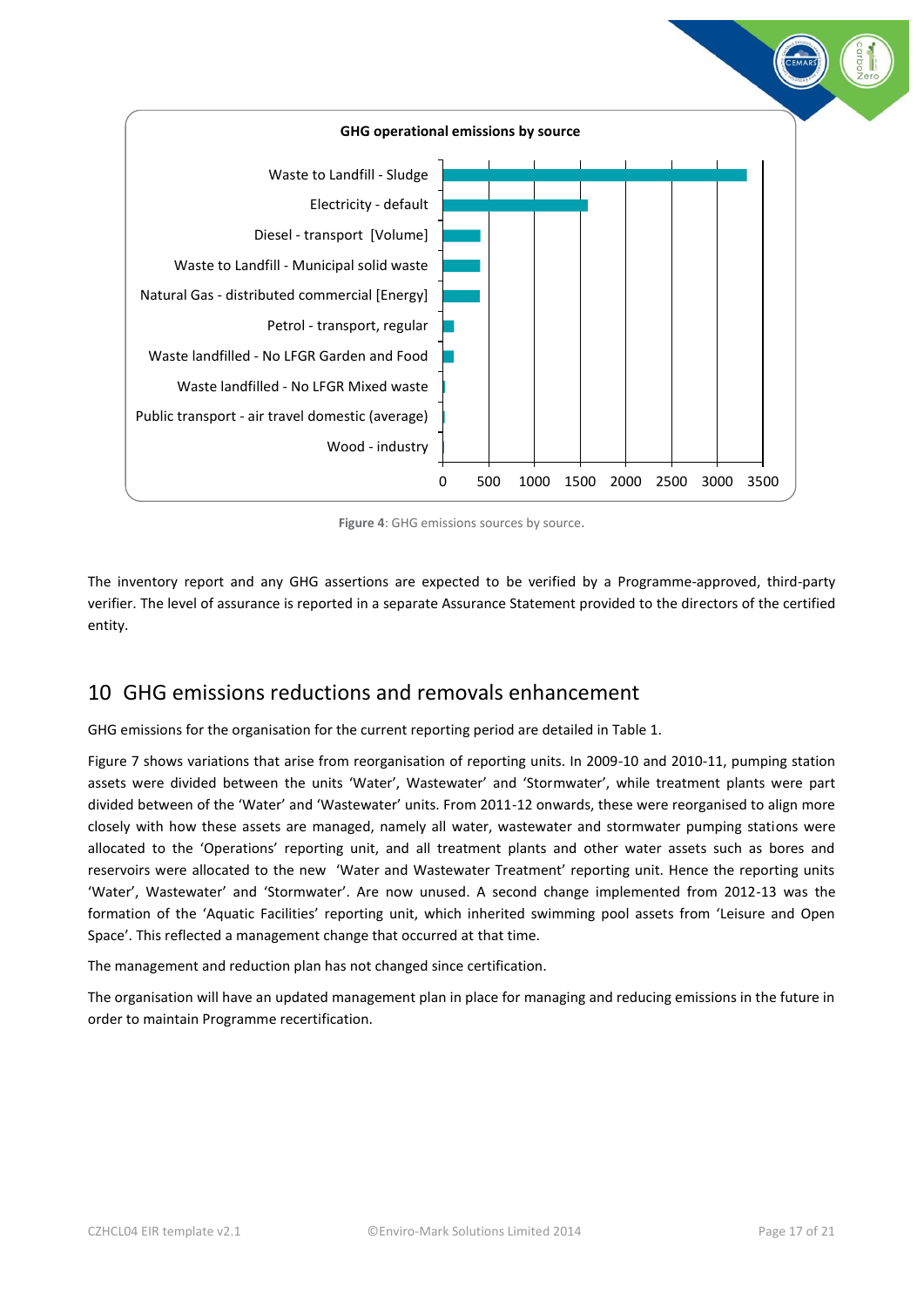

**Figure 5**: Comparison of GHG operational emissions by scope between the reporting periods.

<span id="page-17-0"></span>

<span id="page-17-1"></span>**Figure 6:** Comparison of GHG operational emissions by emissions sources between the reporting periods.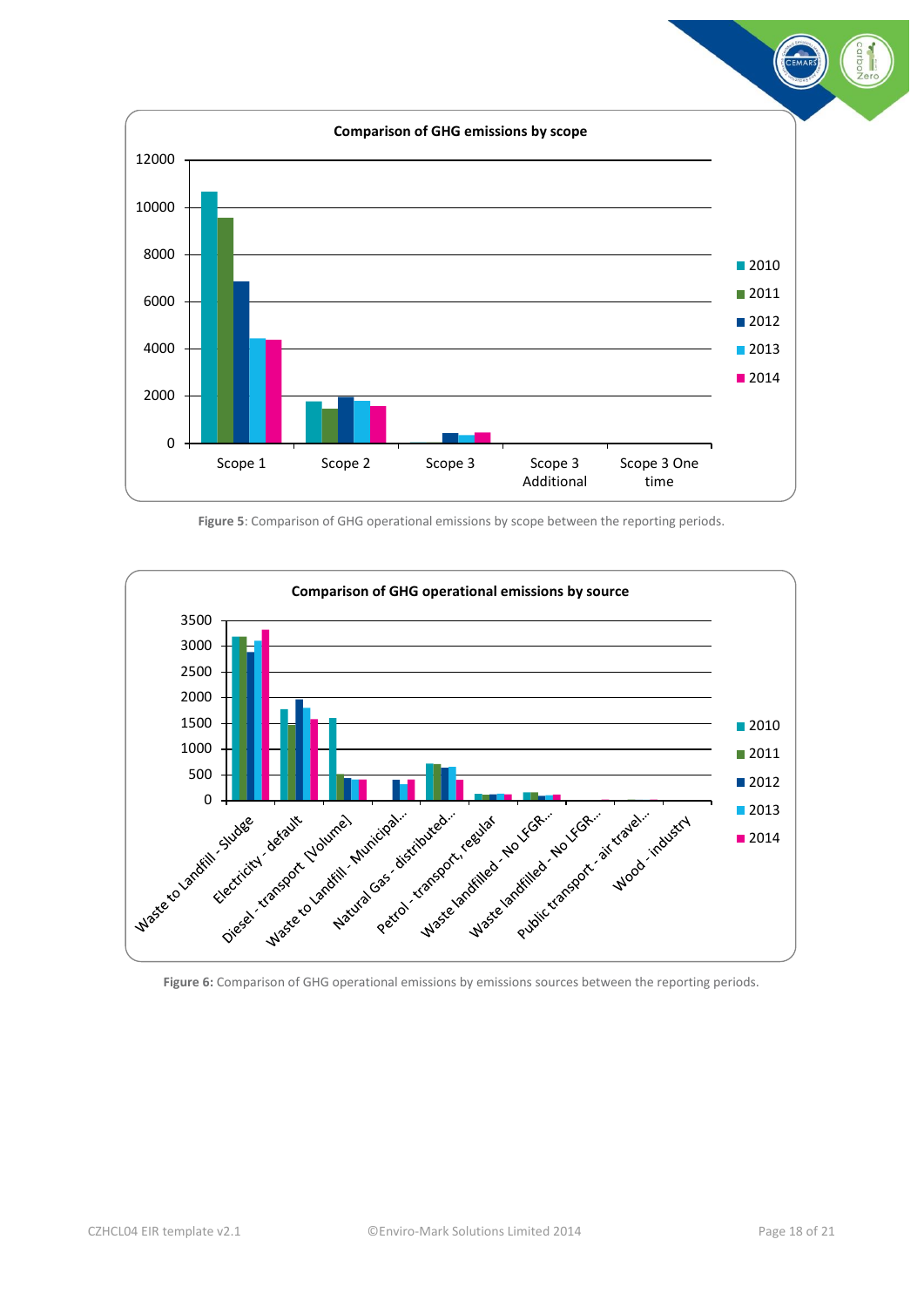

### <span id="page-18-3"></span><span id="page-18-1"></span><span id="page-18-0"></span>11 Liabilities

### 11.1 GHG stocks held $4$

HFCs, PFCs and SF<sub>6</sub> represent GHGs with high global warming potentials. Their accidental release could result in a large increase in emissions for that year, and therefore the stock holdings are reported under the Programme (Table 13).

#### Answer

<span id="page-18-2"></span>

| <b>GHG</b> gas                                                                        | Amount held - start of<br>reporting period | Amount held - end of<br>reporting period | <b>Potential Liability</b><br>tCO <sub>2</sub> e |
|---------------------------------------------------------------------------------------|--------------------------------------------|------------------------------------------|--------------------------------------------------|
| GHG holdings - HCFC-22 (R-<br>22) (kg HFCs)                                           | 74.00                                      | 12.70                                    | 22.99                                            |
| GHG holdings - R-407C (kg<br>HFCs)                                                    | 130.00                                     | 130.00                                   | 230.60                                           |
| GHG holdings - R-410A (kg<br>HFCs)                                                    | 263.00                                     | 202.50                                   | 422.72                                           |
| Holdings<br><b>GHG</b><br>Forests<br>$\overline{\phantom{a}}$<br>(tCO <sub>2</sub> e) | 43,610.00                                  | 34,787.00                                | 34,787.00                                        |
| Total                                                                                 | 44,077.00                                  | 35,132.20                                | 35,463.31                                        |

1

<sup>&</sup>lt;sup>4</sup> HFC stock liabilities for systems under 3 kg can be excluded.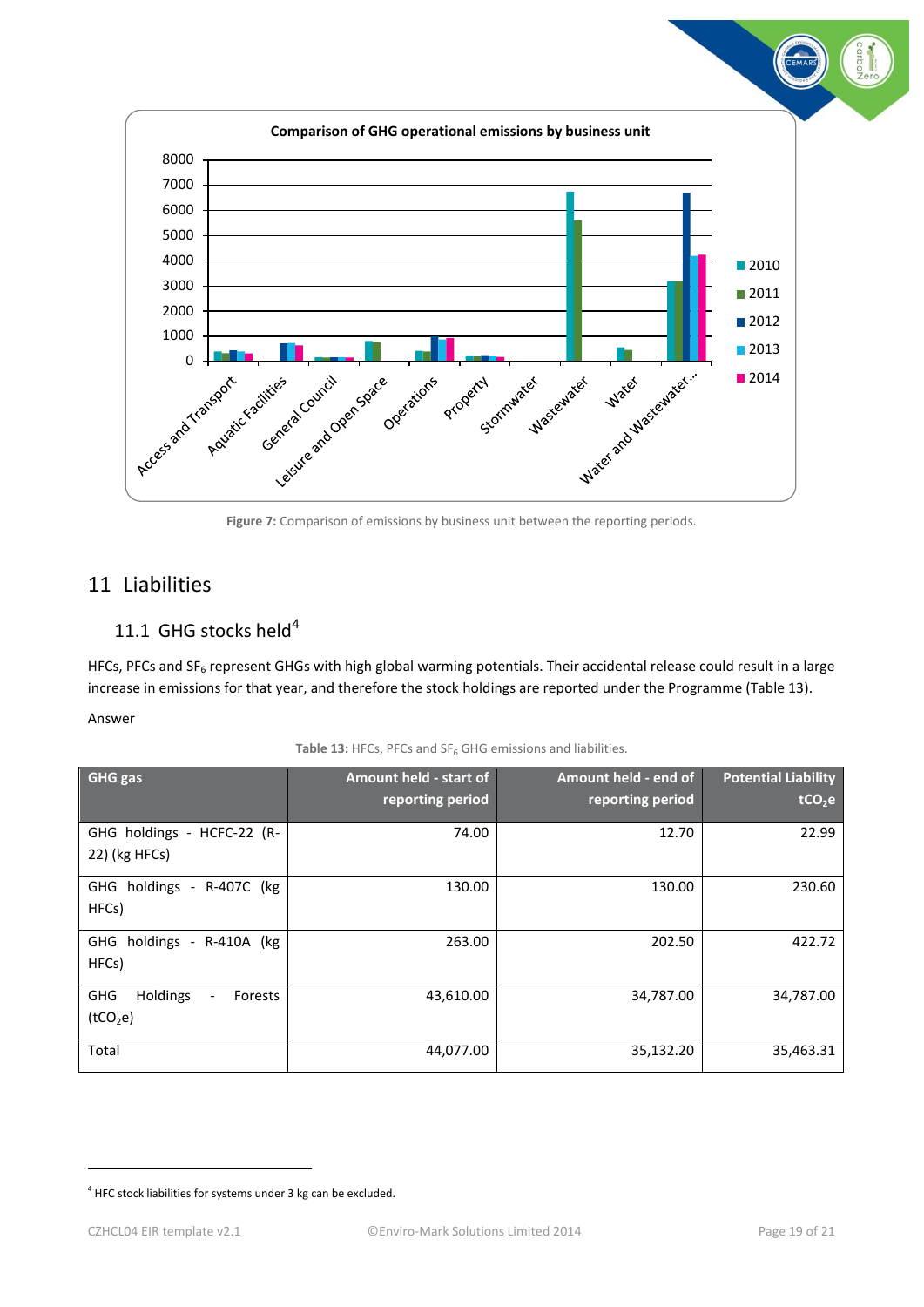

### <span id="page-19-0"></span>11.2 Land-use change

Organisations that own land subject to land-use change may achieve sequestration of carbon dioxide through a change in the carbon stock on that land. Where a sequestration is claimed, then this also represents a liability in future years should fire, flood or other management activities release the stored carbon.

Land-use change has been included in this inventory.

## <span id="page-19-1"></span>12 Purchased reductions

Purchased reductions could include certified "green" electricity, verified offsets or other carbon-neutral-certified services. Organisations may choose to voluntarily purchase carbon credits (or offsets) or green electricity that meets the eligibility criteria set by a regulatory authority. The reported gross emissions may not be reduced through the purchase of offsets or green tariff electricity.

Purchased emission reductions have not been included in this inventory.

Certified green electricity has not been included in this inventory.

We generate on-site renewable electricity, and this is included in the inventory. KCDC have a 2kW Solar Photovoltaic Panel for on-site generation of electricity, located at Otaki Library and Service Centre

# <span id="page-19-2"></span>13 Double counting / double offsetting

Double counting/offsetting refers to situations where:

- Parts of the organisation have been prior offset.
- The same emissions sources have been reported (and offset) in both organisation and product.
- Emissions have been included and potentially offset in the GHG emissions inventories of two different organisations, e.g. a company and one of its suppliers/contractors. This is particularly relevant to indirect (Scope 2 and 3) emissions sources.
- The organisation generates renewable electricity, uses or exports the electricity and claims the carbon benefits.
- Emissions reductions are counted as removals in an organisation's GHG emissions inventory and are counted or used as offsets/carbon credits by another organisation.

Double counting / double offsetting has not been included in this inventory.

# <span id="page-19-3"></span>14 References

International Organization for Standardization, 2006. ISO14064-1:2006. Greenhouse gases – Part 1: Specification with guidance at the organisation level for quantification and reporting of greenhouse gas GHG emissions and removals. ISO: Geneva, Switzerland.

World Resources Institute and World Business Council for Sustainable Development, 2004 (revised). The Greenhouse Gas Protocol: A Corporate Accounting and Reporting Standard. WBCSD: Geneva, Switzerland.

### <span id="page-19-4"></span>Appendix 1: GHG emissions data summary

More GHG emissions data is available on the accompanying spreadsheet(s) to this report: